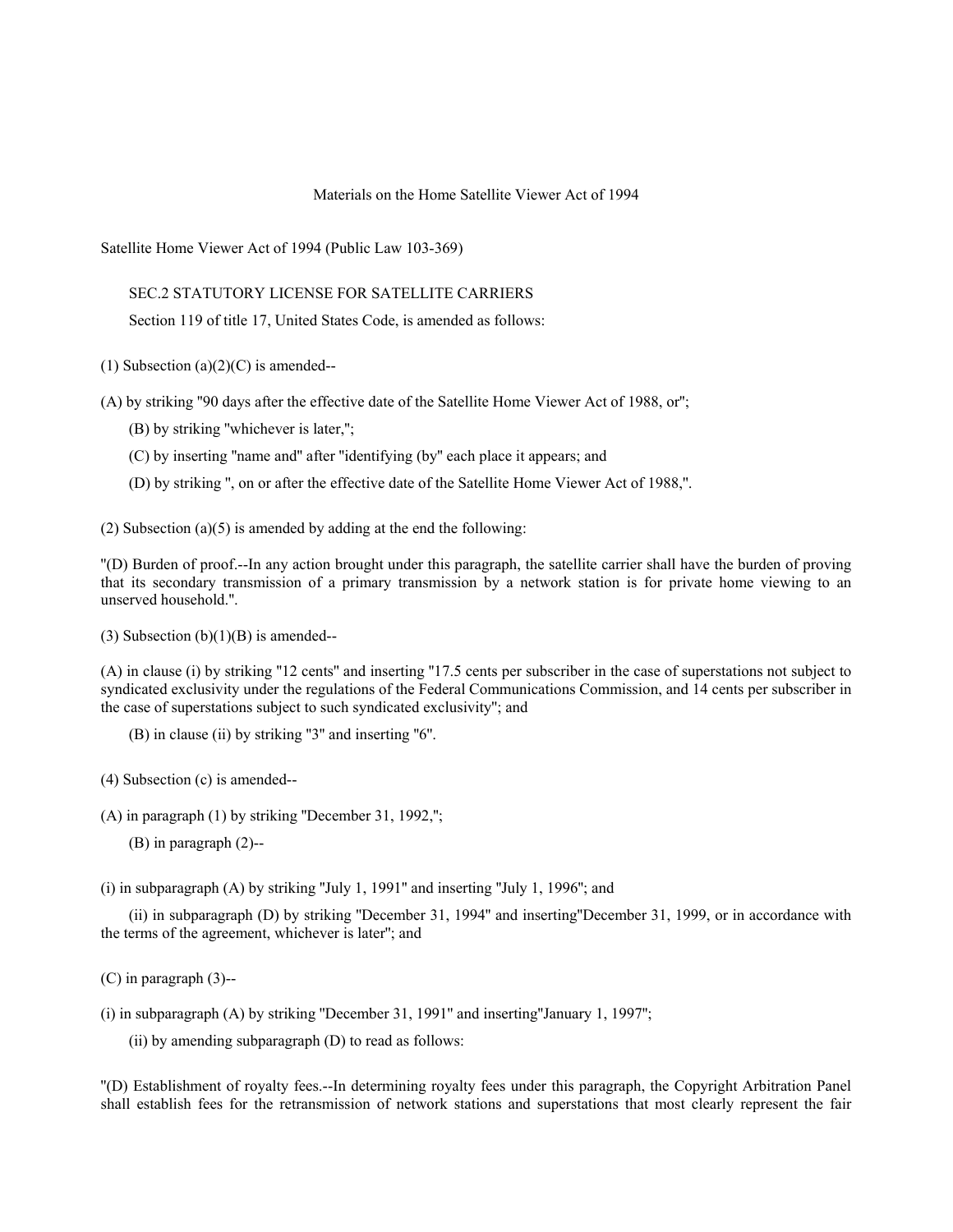market value of secondary transmissions. In determining the fair market value, the Panel shall base its decision on economic, competitive, and programming information presented by the parties, including--

''(i) the competitive environment in which such programming is distributed, the cost for similar signals in similar private and compulsory license marketplaces, and any special features and conditions of the retransmission marketplace;

''(ii) the economic impact of such fees on copyright owners and satellite carriers; and

''(iii) the impact on the continued availability of secondary transmissions to the public.'';

(iii) in subparagraph (E) by striking "60" and inserting "180"; and

(iv) in subparagraph (C)--

(I) by striking '', or until December 31, 1994''; and

(II) by inserting "or July 1, 1997, whichever is later" after "section  $802(g)$ ".

(5) Subsection (a) is amended--

(A) in paragraph (5)(C) by striking ''the Satellite Home Viewer Act of 1988'' and inserting ''this section''; and

(B) by adding at the end the following:

''(8) Transitional signal intensity measurement procedures.--

''(A) In general.--Subject to subparagraph (C), upon a challenge by a network station regarding whether a subscriber is an unserved household within the predicted Grade B Contour of the station, the satellite carrier shall, within 60 days after the receipt of the challenge--

''(i) terminate service to that household of the signal that is the subject of the challenge, and within 30 days thereafter notify the network station that made the challenge that service to that household has been terminated; or

''(ii) conduct a measurement of the signal intensity of the subscriber's household to determine whether the household is an unserved household after giving reasonable notice to the network station of the satellite carrier's intent to conduct the measurement.

''(B) Effect of measurement.--If the satellite carrier conducts a signal intensity measurement under subparagraph (A) and the measurement indicates that--

''(i) the household is not an unserved household, the satellite carrier shall, within 60 days after the measurement is conducted, terminate the service to that household of the signal that is the subject of the challenge, and within 30 days thereafter notify the network station that made the challenge that service to that household has been terminated; or

''(ii) the household is an unserved household, the station challenging the service shall reimburse the satellite carrier for the costs of the signal measurement within 60 days after receipt of the measurement results and a statement of the costs of the measurement.

''(C) Limitation on measurements.--(i) Notwithstanding subparagraph (A),a satellite carrier may not be required to conduct signal intensity measurements during any calendar year in excess of 5 percent of the number of subscribers within the network station's local market that have subscribed to the service as of the effective date of the Satellite Home Viewer Act of 1994.

''(ii) If a network station challenges whether a subscriber is an unserved household in excess of 5 percent of the subscribers within the network's station local market within a calendar year, subparagraph (A) shall not apply to challenges in excess of such 5 percent, but the station may conduct its own signal intensity measurement of the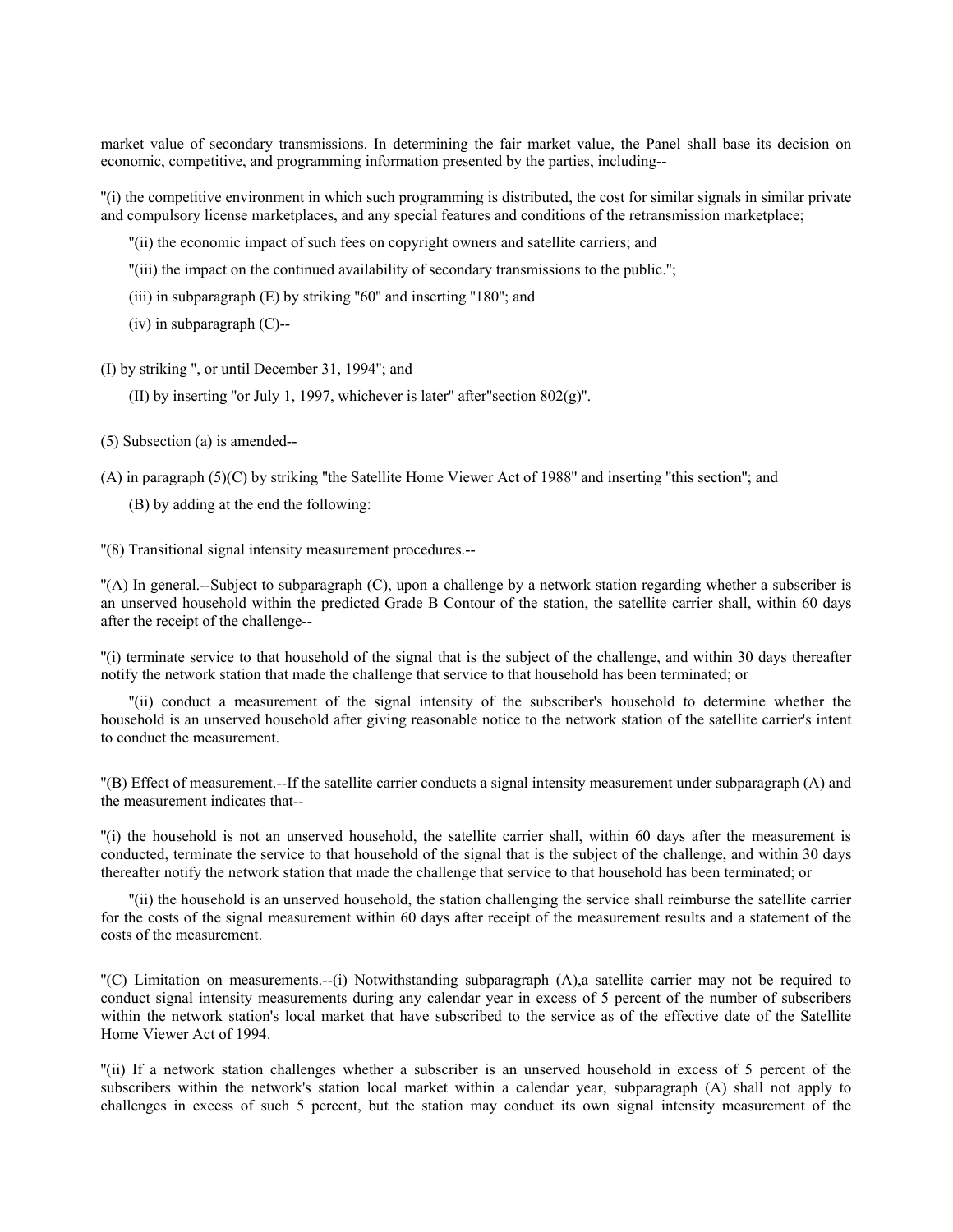subscriber's household after giving reasonable notice to the satellite carrier of the network station's intent to conduct the measurement. If such measurement indicates that the household is not an unserved household, the carrier shall, within 60 days after receipt of the measurement, terminate service to the household of the signal that is the subject of the challenge and within 30 days thereafter notify the network station that made the challenge that service has been terminated. The carrier shall also, within 60 days after receipt of the measurement and a statement of the costs of the measurement, reimburse the network station for the cost it incurred in conducting the measurement.

''(D) Outside the predicted grade b contour.--(i) If a network station challenges whether a subscriber is an unserved household outside the predicted Grade B Contour of the station, the station may conduct a measurement of the signal intensity of the subscriber's household to determine whether the household is an unserved household after giving reasonable notice to the satellite carrier of the network station's intent to conduct the measurement.

''(ii) If the network station conducts a signal intensity measurement under clause (i) and the measurement indicates that- -

''(I) the household is not an unserved household, the station shall forward the results to the satellite carrier who shall, within 60 days after receipt of the measurement, terminate the service to the household of the signal that is the subject of the challenge, and shall reimburse the station for the costs of the measurement within 60 days after receipt of the measurement results and a statement of such costs; or

''(II) the household is an unserved household, the station shall pay the costs of the measurement.

''(9) Loser pays for signal intensity measurement; recovery of measurement costs in a civil action.--In any civil action filed relating to the eligibility of subscribing households as unserved households--

''(A) a network station challenging such eligibility shall, within 60 days after receipt of the measurement results and a statement of such costs, reimburse the satellite carrier for any signal intensity measurement that is conducted by that carrier in response to a challenge by the network station and that establishes the household is an unserved household; and

''(B) a satellite carrier shall, within 60 days after receipt of the measurement results and a statement of such costs, reimburse the network station challenging such eligibility for any signal intensity measurement that is conducted by that station and that establishes the household is not an unserved household.

''(10) Inability to conduct measurement.--If a network station makes a reasonable attempt to conduct a site measurement of its signal at a subscriber's household and is denied access for the purpose of conducting the measurement, and is otherwise unable to conduct a measurement, the satellite carrier shall within 60 days notice thereof, terminate service of the station's network to that household.''.

(6) Subsection (d) is amended--

(A) by amending paragraph (2) to read as follows:

''(2) Network station.--The term 'network station' means--

''(A) a television broadcast station, including any translator station or terrestrial satellite station that rebroadcasts all or substantially all of the programming broadcast by a network station, that is owned or operated by, or affiliated with, one or more of the television networks in the United States which offer an interconnected program service on a regular basis for 15 or more hours per week to at least 25 of its affiliated television licensees in 10 or more States; or

''(B) a noncommercial educational broadcast station (as defined in section 397 of the Communications Act of 1934).'';

(B) in paragraph (6) by inserting ''and operates in the Fixed-Satellite Service under part 25 of title 47 of the Code of Federal Regulations or the Direct Broadcast Satellite Service under part 100 of title 47 of the Code of Federal Regulations'' after ''Commission''; and